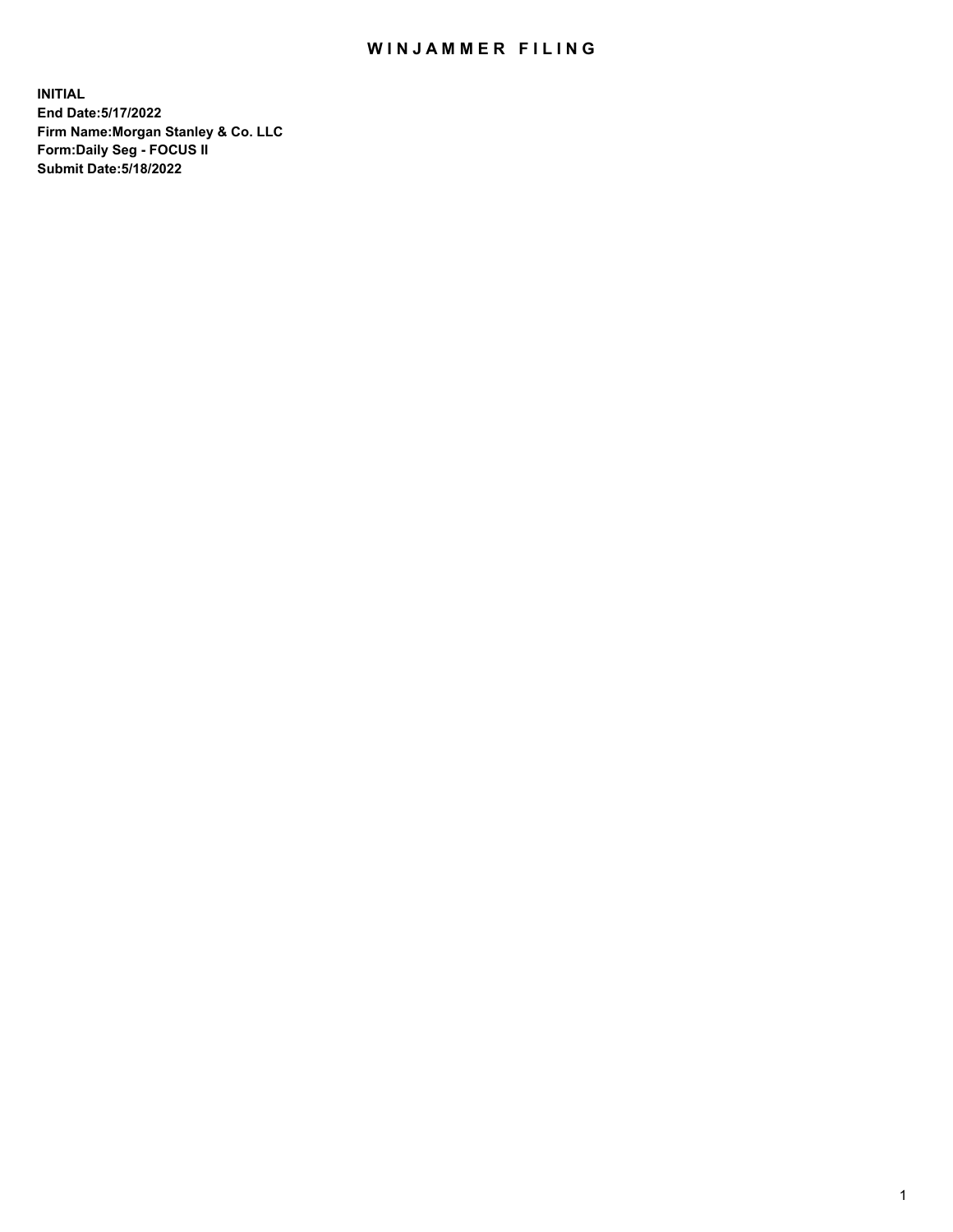**INITIAL End Date:5/17/2022 Firm Name:Morgan Stanley & Co. LLC Form:Daily Seg - FOCUS II Submit Date:5/18/2022 Daily Segregation - Cover Page**

| Name of Company                                                                                                                                                                                                                                                                                                                | <b>Morgan Stanley &amp; Co. LLC</b>                    |
|--------------------------------------------------------------------------------------------------------------------------------------------------------------------------------------------------------------------------------------------------------------------------------------------------------------------------------|--------------------------------------------------------|
| <b>Contact Name</b>                                                                                                                                                                                                                                                                                                            | <b>Ikram Shah</b>                                      |
| <b>Contact Phone Number</b>                                                                                                                                                                                                                                                                                                    | 212-276-0963                                           |
| <b>Contact Email Address</b>                                                                                                                                                                                                                                                                                                   | Ikram.shah@morganstanley.com                           |
| FCM's Customer Segregated Funds Residual Interest Target (choose one):<br>a. Minimum dollar amount: : or<br>b. Minimum percentage of customer segregated funds required:%; or<br>c. Dollar amount range between: and; or<br>d. Percentage range of customer segregated funds required between:% and%.                          | 235,000,000<br><u>0</u><br><u>00</u><br><u>00</u>      |
| FCM's Customer Secured Amount Funds Residual Interest Target (choose one):<br>a. Minimum dollar amount: ; or<br>b. Minimum percentage of customer secured funds required:%; or<br>c. Dollar amount range between: and; or<br>d. Percentage range of customer secured funds required between:% and%.                            | 140,000,000<br><u>0</u><br><u>00</u><br>0 <sub>0</sub> |
| FCM's Cleared Swaps Customer Collateral Residual Interest Target (choose one):<br>a. Minimum dollar amount: ; or<br>b. Minimum percentage of cleared swaps customer collateral required:% ; or<br>c. Dollar amount range between: and; or<br>d. Percentage range of cleared swaps customer collateral required between:% and%. | 92,000,000<br><u>0</u><br><u>00</u><br>00              |

Attach supporting documents CH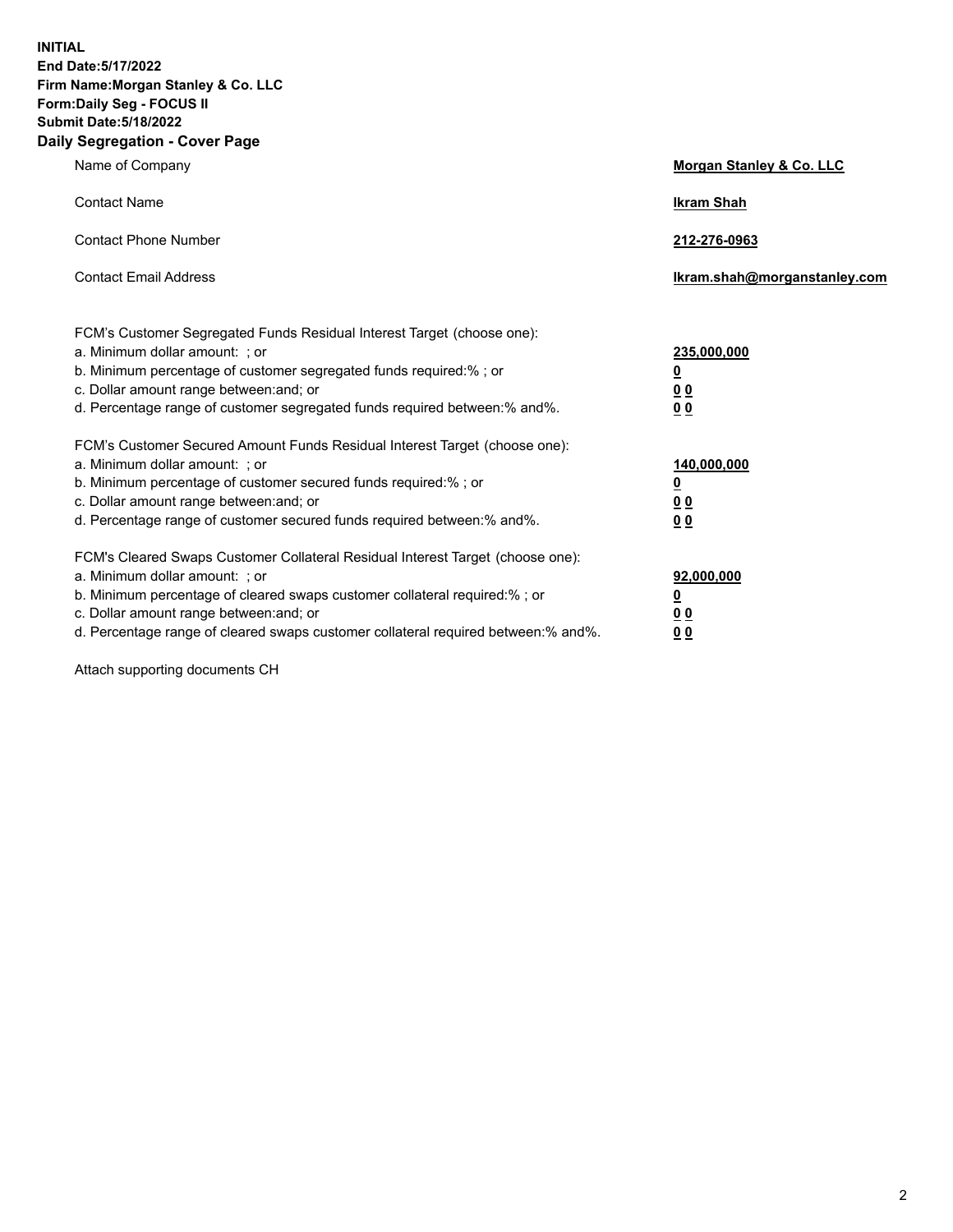## **INITIAL End Date:5/17/2022 Firm Name:Morgan Stanley & Co. LLC Form:Daily Seg - FOCUS II Submit Date:5/18/2022 Daily Segregation - Secured Amounts**

Foreign Futures and Foreign Options Secured Amounts Amount required to be set aside pursuant to law, rule or regulation of a foreign government or a rule of a self-regulatory organization authorized thereunder

- 1. Net ledger balance Foreign Futures and Foreign Option Trading All Customers A. Cash **5,640,046,330** [7315]
	- B. Securities (at market) **2,709,610,773** [7317]
- 2. Net unrealized profit (loss) in open futures contracts traded on a foreign board of trade **784,936,417** [7325]
- 3. Exchange traded options
	- a. Market value of open option contracts purchased on a foreign board of trade **34,501,955** [7335]
	- b. Market value of open contracts granted (sold) on a foreign board of trade **-21,344,821** [7337]
- 4. Net equity (deficit) (add lines 1. 2. and 3.) **9,147,750,654** [7345]
- 5. Account liquidating to a deficit and account with a debit balances gross amount **162,081,084** [7351] Less: amount offset by customer owned securities **-160,591,388** [7352] **1,489,696**
- 6. Amount required to be set aside as the secured amount Net Liquidating Equity Method (add lines 4 and 5)
- 7. Greater of amount required to be set aside pursuant to foreign jurisdiction (above) or line 6.

## FUNDS DEPOSITED IN SEPARATE REGULATION 30.7 ACCOUNTS

- 1. Cash in banks
	- A. Banks located in the United States **625,093,371** [7500]
	- B. Other banks qualified under Regulation 30.7 **93,268,894** [7520] **718,362,265**
- 2. Securities
	- A. In safekeeping with banks located in the United States **1,567,736,168** [7540]
	- B. In safekeeping with other banks qualified under Regulation 30.7 **114,466,358** [7560] **1,682,202,526**
- 3. Equities with registered futures commission merchants
	-
	- B. Securities **0** [7590]
	- C. Unrealized gain (loss) on open futures contracts **-1,981,831** [7600]
	- D. Value of long option contracts **0** [7610]
	- E. Value of short option contracts **0** [7615] **28,158,763** [7620]
- 4. Amounts held by clearing organizations of foreign boards of trade
	- A. Cash **0** [7640]
	- B. Securities **0** [7650]
	- C. Amount due to (from) clearing organization daily variation **0** [7660]
	- D. Value of long option contracts **0** [7670]
	- E. Value of short option contracts **0** [7675] **0** [7680]
- 5. Amounts held by members of foreign boards of trade
	-
	-
	- C. Unrealized gain (loss) on open futures contracts **786,918,248** [7720]
	- D. Value of long option contracts **34,501,955** [7730]
	-
- 6. Amounts with other depositories designated by a foreign board of trade **0** [7760]
- 7. Segregated funds on hand **0** [7765]
- 8. Total funds in separate section 30.7 accounts **9,370,211,735** [7770]
- 9. Excess (deficiency) Set Aside for Secured Amount (subtract line 7 Secured Statement Page 1 from Line 8)
- 10. Management Target Amount for Excess funds in separate section 30.7 accounts **140,000,000** [7780]
- 11. Excess (deficiency) funds in separate 30.7 accounts over (under) Management Target **80,971,385** [7785]

**0** [7305]

[7354] **9,149,240,350** [7355]

**9,149,240,350** [7360]

[7530]

[7570]

A. Cash **30,140,594** [7580]

 A. Cash **5,114,004,552** [7700] B. Securities **1,027,408,247** [7710] E. Value of short option contracts **-21,344,821** [7735] **6,941,488,181** [7740] **220,971,385** [7380]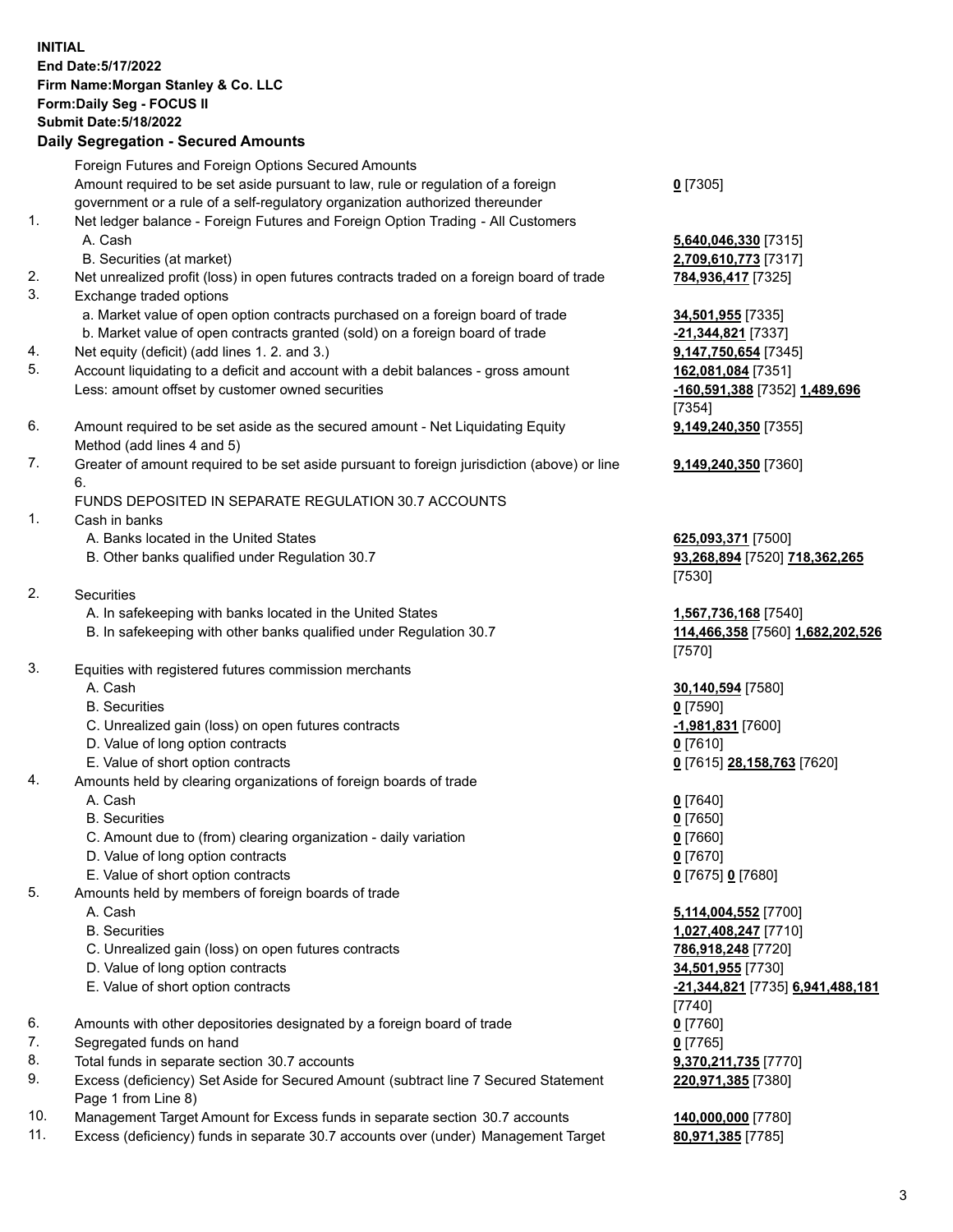**INITIAL End Date:5/17/2022 Firm Name:Morgan Stanley & Co. LLC Form:Daily Seg - FOCUS II Submit Date:5/18/2022 Daily Segregation - Segregation Statement** SEGREGATION REQUIREMENTS(Section 4d(2) of the CEAct) 1. Net ledger balance A. Cash **22,125,342,944** [7010] B. Securities (at market) **9,060,557,777** [7020] 2. Net unrealized profit (loss) in open futures contracts traded on a contract market **-3,399,434,273** [7030] 3. Exchange traded options A. Add market value of open option contracts purchased on a contract market **3,166,268,975** [7032] B. Deduct market value of open option contracts granted (sold) on a contract market **-2,441,682,042** [7033] 4. Net equity (deficit) (add lines 1, 2 and 3) **28,511,053,381** [7040] 5. Accounts liquidating to a deficit and accounts with debit balances - gross amount **951,772,589** [7045] Less: amount offset by customer securities **-935,157,862** [7047] **16,614,727** [7050] 6. Amount required to be segregated (add lines 4 and 5) **28,527,668,108** [7060] FUNDS IN SEGREGATED ACCOUNTS 7. Deposited in segregated funds bank accounts A. Cash **3,004,636,526** [7070] B. Securities representing investments of customers' funds (at market) **0** [7080] C. Securities held for particular customers or option customers in lieu of cash (at market) **3,148,604,776** [7090] 8. Margins on deposit with derivatives clearing organizations of contract markets A. Cash **16,012,255,720** [7100] B. Securities representing investments of customers' funds (at market) **0** [7110] C. Securities held for particular customers or option customers in lieu of cash (at market) **5,758,748,567** [7120] 9. Net settlement from (to) derivatives clearing organizations of contract markets **90,928,811** [7130] 10. Exchange traded options A. Value of open long option contracts **3,166,268,975** [7132] B. Value of open short option contracts **-2,441,682,042** [7133] 11. Net equities with other FCMs A. Net liquidating equity **20,674,147** [7140] B. Securities representing investments of customers' funds (at market) **0** [7160] C. Securities held for particular customers or option customers in lieu of cash (at market) **0** [7170] 12. Segregated funds on hand **153,204,434** [7150] 13. Total amount in segregation (add lines 7 through 12) **28,913,639,914** [7180] 14. Excess (deficiency) funds in segregation (subtract line 6 from line 13) **385,971,806** [7190] 15. Management Target Amount for Excess funds in segregation **235,000,000** [7194]

16. Excess (deficiency) funds in segregation over (under) Management Target Amount Excess

**150,971,806** [7198]